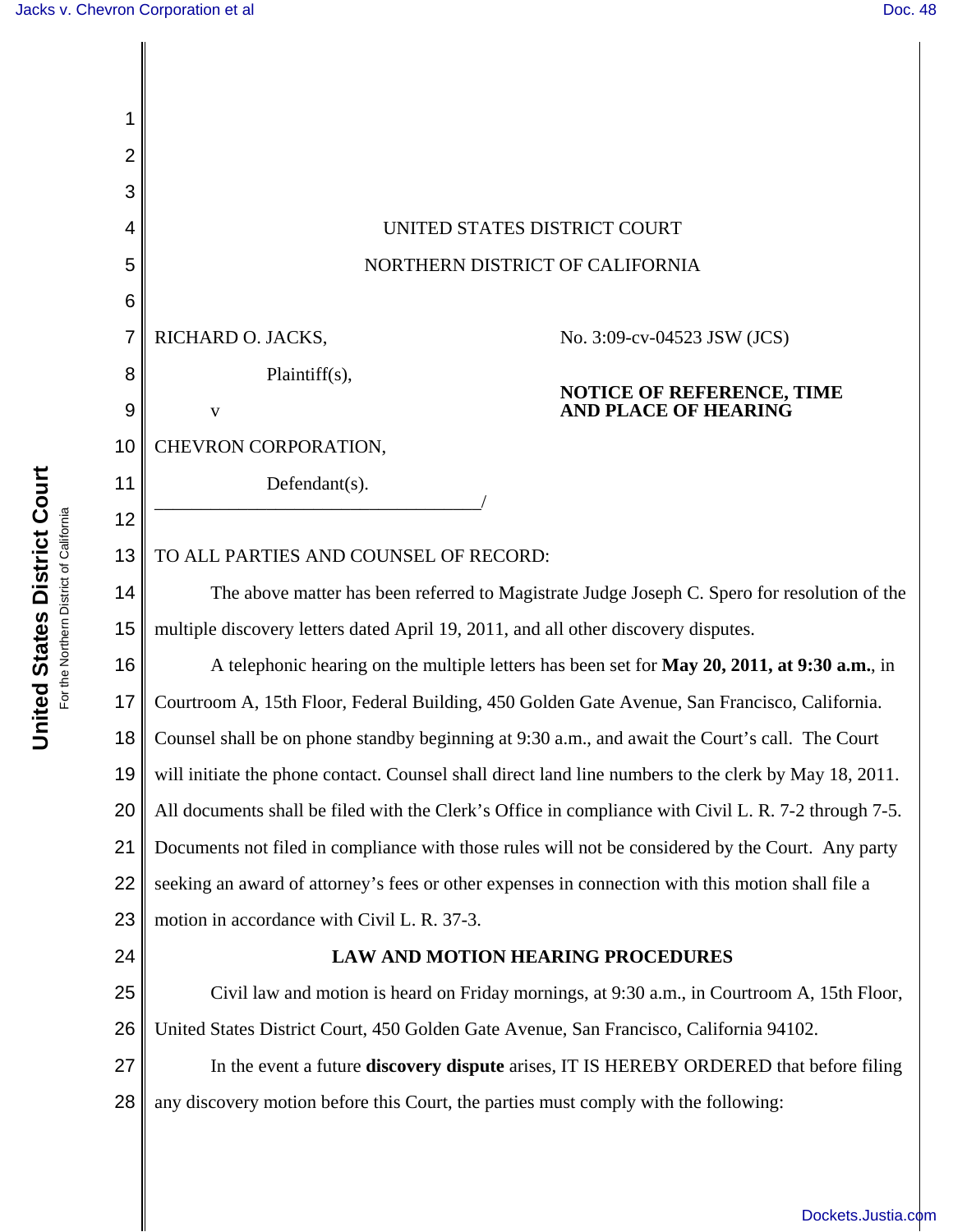| United States District Court<br>For the Northern District of California |                                          |         |
|-------------------------------------------------------------------------|------------------------------------------|---------|
|                                                                         |                                          |         |
|                                                                         | 3 4 5 6 7 8 9 10 11 12 13 14 15 16 17 18 |         |
|                                                                         |                                          | and sco |

1

2

1. Lead trial counsel for both parties must meet and confer *in person* regarding the matter(s) at issue. This meeting shall occur after other efforts to resolve the dispute, such as telephone, e-mail, teleconference, or correspondence, have been unsuccessful. Once those efforts have proved unsuccessful, any party may demand a meeting of lead trial counsel to resolve a discovery matter. Such a meeting shall occur within ten (10) calendar days of the demand. The locations of the meetings shall alternate. The first meeting shall be at a location selected by counsel for Plaintiff(s). If there are any future disputes, the next such meeting shall be held at a location to be determined by counsel for Defendant(s), etc.

2. Within five (5) calendar days of the in-person meeting between lead trial counsel referred to above, the parties shall jointly file a detailed letter with the Court, not to exceed ten (10) pages without leave of Court, which will include the matters that remain in dispute, a detailed substantive description of each side's position on each such issue, and a description of each side's proposed compromise on each such issue. 3. After the Court has received the joint letter, the Court will determine what future proceedings, if any, are necessary.

19 20 21 22 23 24 In the event that the parties continue to be unable to resolve the matters regarding the timing and scope of discovery, the Court will consider what future actions are necessary. These actions may include the following: (1) sanctions against a party failing to cooperate in the discovery process and meet and confer in good faith, as required by this Order, the Federal Rules of Civil Procedure, and the Local Rules of this Court; and/or (2) requiring the Chief Executive Officers of each party to attend the in-person, meet-and-confer sessions described above. The Court is not entering either of these matters as an Order of the Court at this time, and fully expects counsel to meet their obligations under this Order and under the Local Rules.

25 26 A party or counsel has a continuing duty to supplement the initial disclosure when required under Fed. R. Civ. P. 26(e)(1).

27 28 Law and motion matters may be submitted without argument upon stipulation of the parties and notification of the Court no later than 4:30 p.m. the day before the hearing. Pursuant to Civil

2